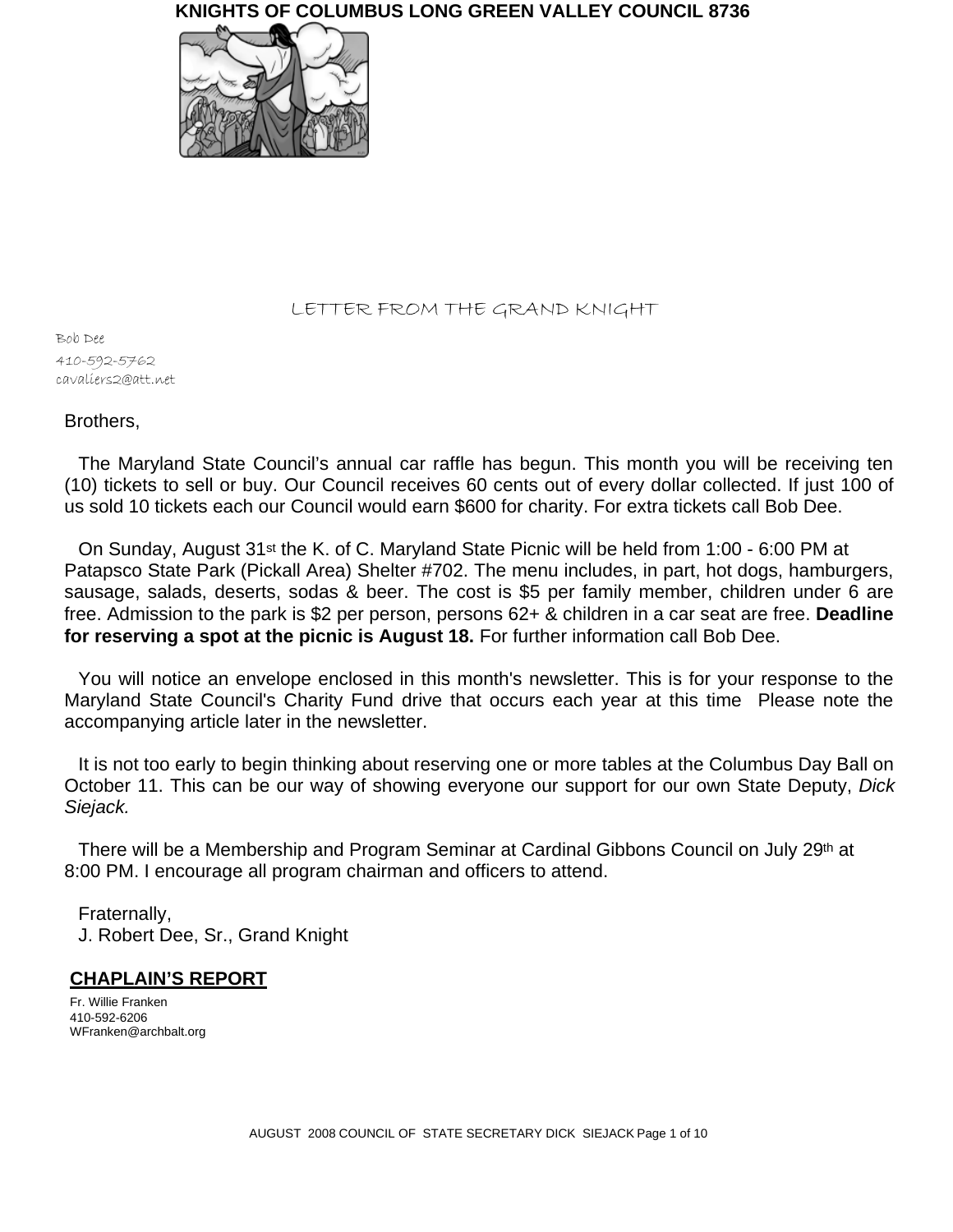



Brothers,

Congratulations to the newly installed officers of the Long Green Valley Council. I pray that we may continue to enjoy a good relationship and mutual support. Special congratulations to Dick Siejack as the new State Deputy Director.

We come upon the month of August a month of transition from vacations and summer to the opening of school at the end of the month. This month contains the feast of the Assumption of Mary, a feast that goes back to the 6<sup>th</sup> century, but was not declared a dogma until 1950, under Pope Pius XII. We celebrate the particular blessing of Mary being received, body and soul, into heaven at the end of her life.

St. Paul urges the Romans not to be conformed to the pattern of this world, the present age that is slipping away. Rather, he encourages a renewal of minds for Christians to live now. How have I experienced being transformed by God?

Enjoy the month of August in which vacations end and school begins.

God bless you. Fr. Willie **SUPREME COUNCIL NEWS**

# REFLECTIONS

**Lawrence P. Grayson**

## **Community: The Key to a Stable Society**

The Constitution of the United States, like similar political documents, is of itself merely a set of statements on paper. Its authority and permanence depend on the degree to which it captures the beliefs, customs and aspirations of the nation's people. If it does this well, as the American Constitution has, then it will gain the acceptance and willing compliance of most of the populace. A well-written Constitution not only reflects the ideals of the community, but as future generations are raised under the principles it sets forth, it helps form the community, serving to unite its various segments and regions – both in the present and for the future.

AUGUST 2008 COUNCIL OF STATE SECRETARY DICK SIEJACK Page 2 of 10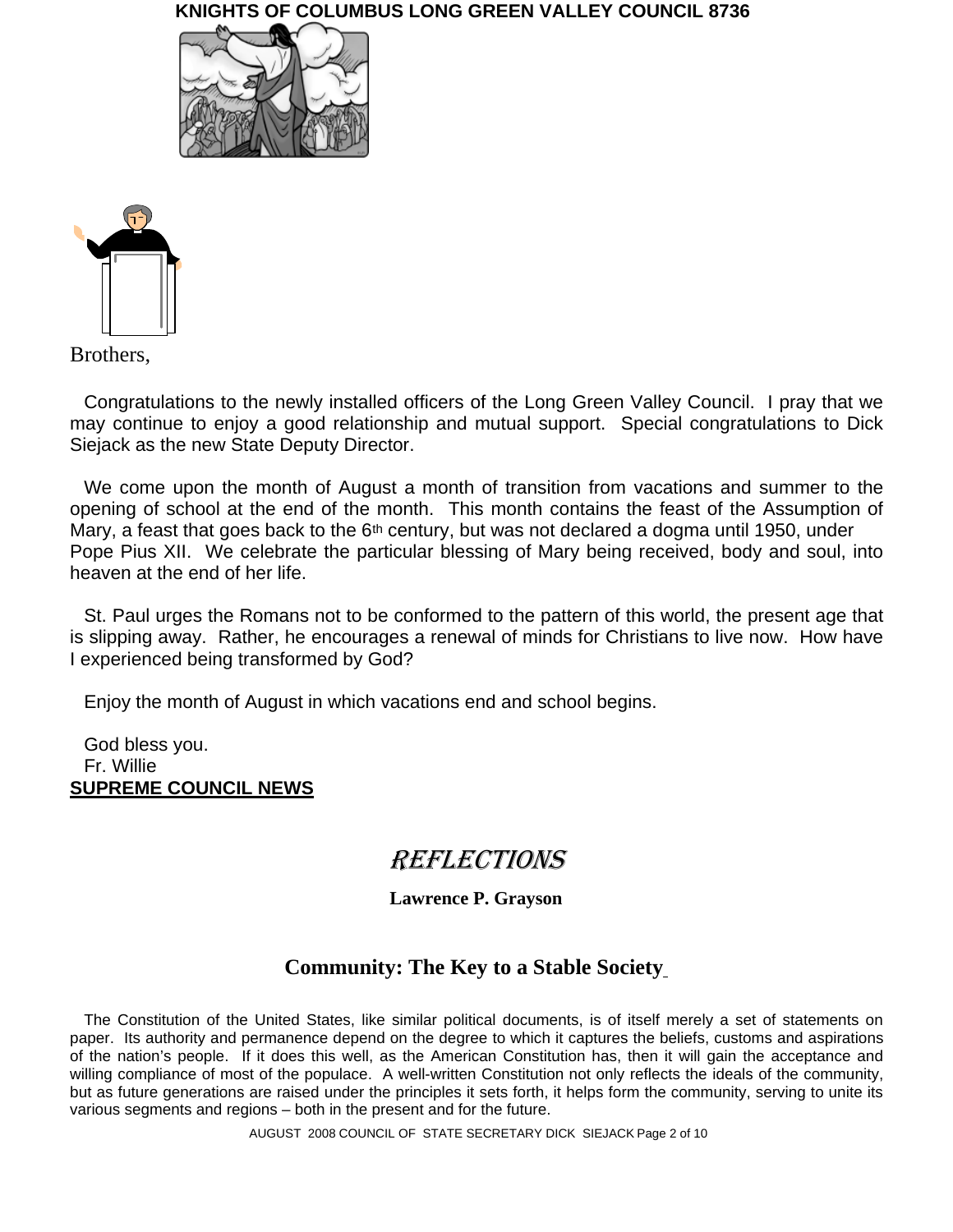

A strong community, one that connects individual to family, family to group, group to country, is necessary for a stable and just nation. Such a community cannot be built on the drive for individual success, on continual efforts for financial gain, or on a dominant motive for material progress. Rather, as Pope Benedict XVI reminds us, we must recognize that all people are brothers and sisters under the fatherhood of God, that we have obligations toward the common good of society, and that we all must strive for that higher, eternal destiny toward which we are called.

Since the nation's founding, the American people, as a whole, have held beliefs rooted in Judeo-Christian teachings. These doctrines provided the standards against which the laws and actions of the nation could be judged. Alexis de Tocqueville, in his seminal work, *Democracy in America*, pointed out that for Americans "the ideas of Christianity and liberty are so completely mingled that it is almost impossible to get them to conceive of one without the other; it is not a question with them of sterile beliefs bequeathed by the past and vegetating rather than living in the depths of the soul."

The principles set forth in the U.S. Constitution, and thus the cohesiveness of society, have been strained from time to time. The nation has experienced large-scale immigration, massive shifts of population from one region to another, raucous disputes between management and labor, the wide-scale adoption of technological innovations and the attitude-shifting effects of mass media, as well as protests and rioting over issues of war and discrimination. On numerous occasions, American society might have fractured into irreparable segments or lurched into irresponsible individualism, had it not been held together by the bonds of Christian teaching.

More recently, however, there has been a general movement to replace long-standing moral precepts that determine how people live and die with values that emphasize secular interests. God has been removed from the public sphere and religion made a private affair. These changes undermine the immutable standards that are necessary for a just and cohesive society, especially one based on the will of the people. A society cannot endure without standards of judgment superior to the mood of the moment. The standards must be rooted in unalterable religious truths, for popular opinion is too tenuous and short-lived to sustain a stable society.

Today, too many people are disconnected from any meaningful community. Many do not feel they have roots in their neighborhood, in the nation or in the predominant culture. Paradoxically, the rootless are often found in two societal extremes. There are those who feel financially impoverished or culturally excluded. These people often demand what they believe is owed to them, seeking privileges and gains without making the efforts to earn them. In contrast are those who have achieved substantial material success and work continually to expand their wealth well-beyond what they need, without accepting their obligations to society or their responsibilities toward others. The people at these extremes exist as atomized units, detached from the larger society in which they live.

As children of God, striving for our eternal reward, we have obligations toward one another, toward developing community, and assisting individuals to relate to the group. The Church views this commitment to solidarity as a social principle because of our common origins and dependence on one another, and as a moral virtue because of the equality we possess before God and Our Lord's exemplification of solidarity when He took on our humanity to redeem us through His death and resurrection.

Archbishop Pietro Sambi, Papal Nuncio to the United States, explained that Pope Benedict XVI's underlying message during his recent visit to the United States is that the world is in need of a new evangelization, a revitalization which must begin at the core of the Church itself. Catholics need a clear identity of who they are and a strong sense of belonging to a community of believers. The foundation required to launch the new evangelization, said the Nuncio, is formation in the faith.

As Knights of Columbus, fraternity, which is a way of exemplifying the principle of solidarity, is one of the four guiding tenets of our Order. Our fraternity is built on love of our fellow man. It incorporates charity in words, actions and deeds toward others. Through the unity of our Order, we build a community of like-minded men. We strengthen

AUGUST 2008 COUNCIL OF STATE SECRETARY DICK SIEJACK Page 3 of 10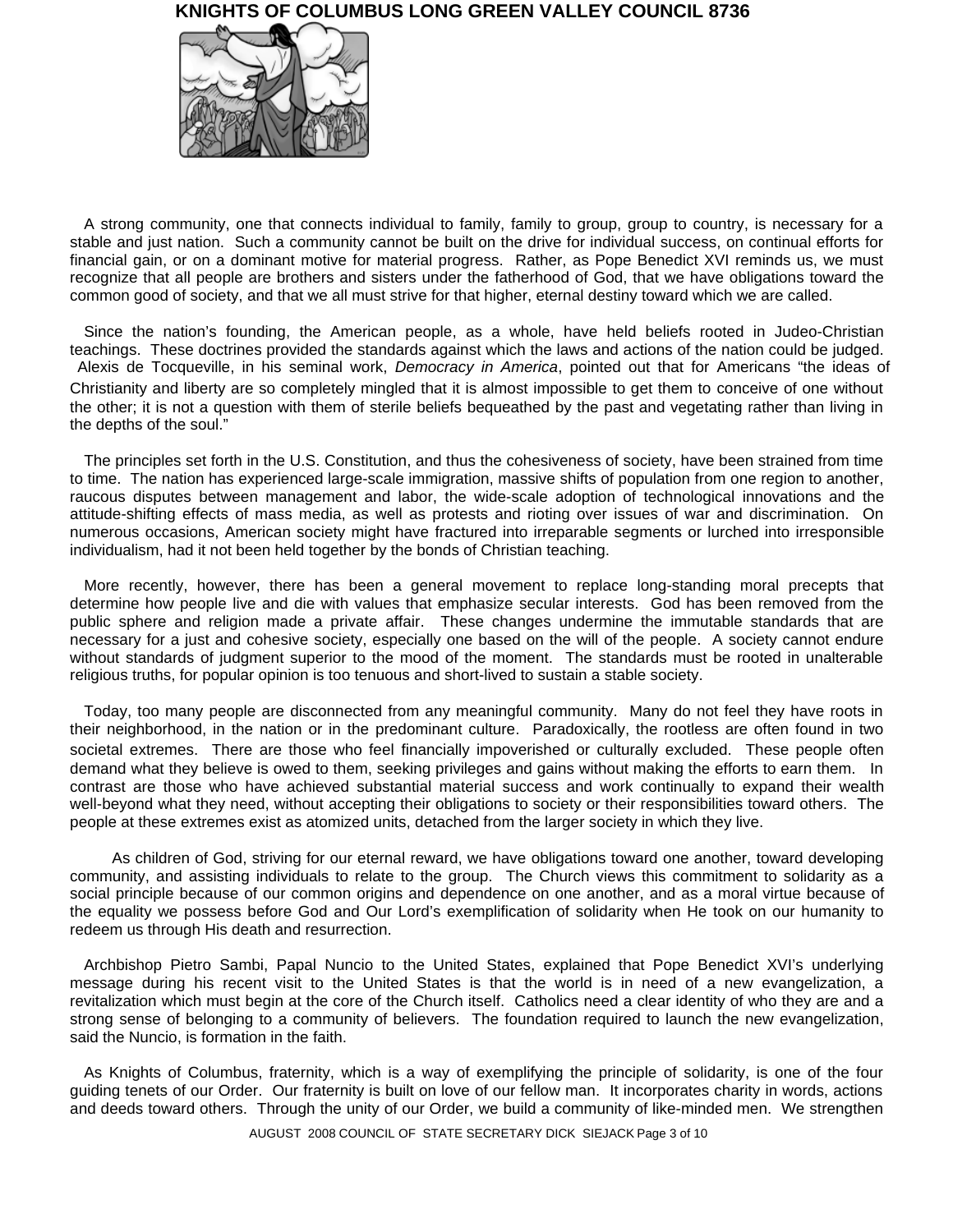

that community through the programs we conduct. We must not forget, however, that while we construct social bonds with other Knights, we also have an obligation to help each other develop a strong formation in the faith. Through this social and spiritual fraternity, we can serve our brother Knights, our Order, and our nation. We can be among the vanguard of the new evangelization.

*Vivat Jesus!*

## **STATE REPORT**

## Maryland Knights of Columbus Charity Fund

Each year about this time the Maryland State Council solicits our support for their Charity Fund. The purpose of the Maryland Knights of Columbus Charity Fund is **"TO PROVIDE FINANCIAL ASSISTANCE TO INDIVIDUALS IN TEMPORARY URGENT NEED'.** All donations to the CHARITY FUND are Tax Deductible! Donations may be made using the Pre-Addressed Donation Envelope. This envelope is an insert in this month's newsletter.

## **Where do your donations go?**

-47 yr. old widow with two sons. Untimely death of husband, a brother knight, caused monthly expenses to exceed income. Your Charity Fund gave assistance with urgent financial problems, paying utility bills and auto insurance, enabling her to begin to manage the family finances.

-Active brother knight, officer in his Council. Wife, two daughters. Lost work due to death of family member. Wife lost her job. Had other unforeseen expenses. Fund made three mortgage payments and past due utility bills to assist them in regaining financial stability.

-33 yr. old male quit work to be with dying wife. His savings and leave were exhausted. After wife passed away, needed help to bridge gap until expected regular job was to begin. Charity Fund paid rent and balances on utility bills.

-44 yr. old brother knight, family business failed, lost home. Wife's employment limited due to health issues. He had to seek new career opportunities. Got behind with monthly obligations. Charity Fund paid up nine overdue obligations enabling family to relocate and begin their financial recovery.

-Active K/C member, officer in his Council. Work hours reduced causing difficulty in meeting daily living expenses. Charity Fund paid 3 mos. Rent to avoid eviction and past-due utility bills enabling him to begin to regain financial stability.

These are just a few examples of CHARITY granted in the 2007 Calendar Year in the name of the Knights of Columbus of Maryland.

Your donation will be greatly appreciated.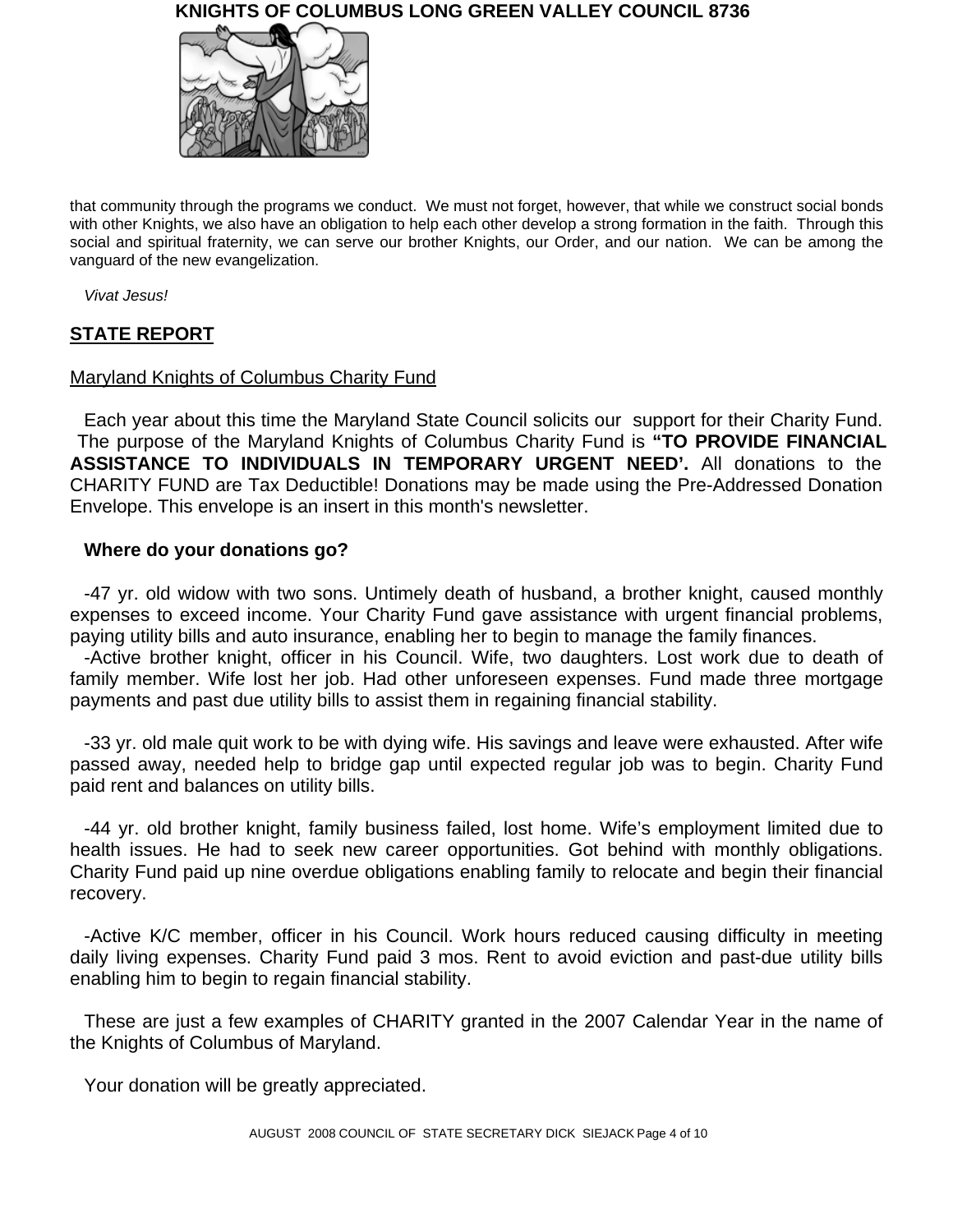

#### **DISTRICT DEPUTY REPORT**

Brian O'Connor District Deputy 1

This month we are finishing up the installations and the new council officers, directors and chairmen have met, gone to the program seminars, and have mapped out a program for at least the first 6 months of the year. We are beginning our membership campaign for the new fraternal year. The slate has been wiped clean and we have a new opportunity to achieve STAR COUNCIL. Let's get a great start by getting each council to bring in 2 new members each for our August 18, 2008 FIRST Degree at Fr. Maurice J Wolfe Council. One source of membership is to sign up our sons, nephews and their friends before they go off to school. Most of us sit in the same pew in Mass each week. Is the man closest to you a Knight? If not what is keeping you from asking him to join?

 We are called to serve Christ and I can think of no better way to do so than as a Knight of Columbus. Asking someone to join is to offer them a gift. This gift is one that continually gives back to the recipient. It is a gift that renews and strengthens their faith. It is also an Oasis for them and their families where they can share the values of faith and family, as well as a place where they can socialize with other people with common interests. All you need to do is to help them see and understand that this is true and ask them to join.

Recruiting new members is the responsibility of everyone in the council whether you are able to regularly attend meetings or not. Now is the time to act and use the Form 100 you are carrying. Let's make every council in the district a Star Council in 2008-2009. Jesus I Trust in you!!!!

#### **BALTIMORE CHAPTER OF GRAND KNIGHTS**

**Michael Sallese President, PGN, FDD, PFN**

The next meeting of the Baltimore Chapter of Grand Knights will be at Patapsco Council #1960 in Catonsville. Our meetings are held on the  $2<sup>nd</sup>$  Thursday of each month and the August meeting will be on August 14<sup>th</sup>. Our meetings begin at 8:00 PM. The presentation at the August meeting will be on writing reports. All chair officers are invited to attend Chapter meetings as well as any other member interested in attending. State Officers and Membership & Program team members are at all meetings to meet with council members.

The Installation of Chapter Officers will be held on Sunday August 17, 2008 at St. John the Evangelist – Hydes. Mass will begin at 3:00 PM and a reception dinner will follow in the Church hall.

#### **FOURTH DEGREE NEWS**

Archbishop John Carroll Assembly 2378 Faithful Navigator Mike Georgulas, 410-676-1289 mikeg2@comcast.net

There will be no meeting in August. We begin our new Fraternal Year with the September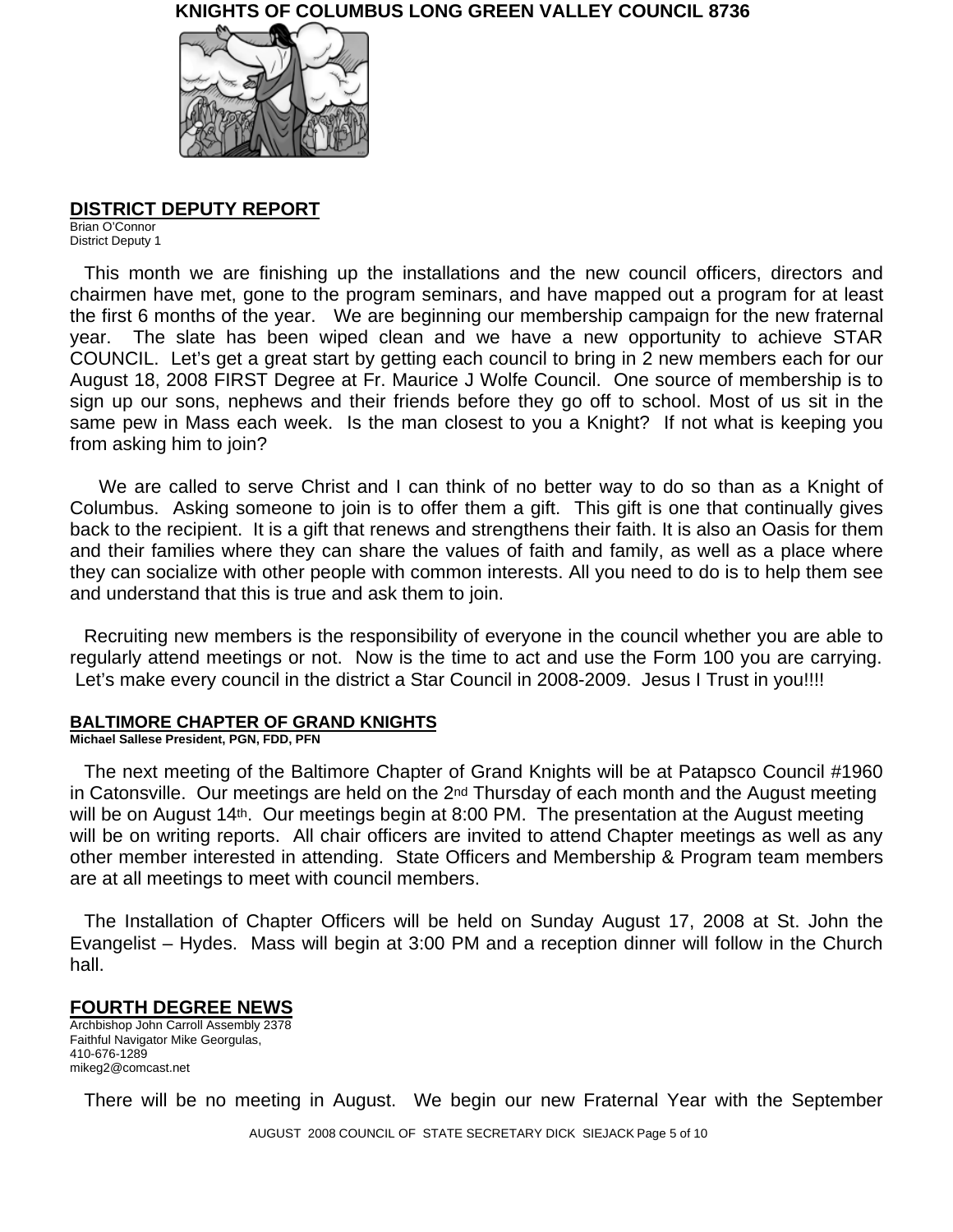

Meeting on the 18th with a crab feast at Our Lady Of Grace Council starting at 8:00 PM.

## **INSURANCE MATTERS**

Tom White, FICF, CSA 410.581.1740 800.562.1882 tomwhitekofc@verizon.net

## **FRATERNAL BENEFITS**

## *"Why Permanent Life Insurance"*

I get asked the question quite often about why someone would need life insurance after they retire. There are many responses to this question – here is one real life example.

I received a phone call from a Brother Knight who wanted to "cash in" his life insurance policy. This policy was a number of years old and was generating a dividend that almost equaled the premium amount. I asked him why he wanted to cash in the policy, since it was performing so well. He said that he needed money for a "stair lift". We talked about how much he would need to pay for the stair lift and came to the conclusion that he could borrow the money from his insurance policy and still keep it in force.

Why does someone need permanent life insurance after they retire? In this case it provided the needed funds to pay for the stair lift. The Brother Knight did not have to go the bank, use a credit card or worry about getting the stair lift company to finance the project. All he had to do was call the Knights of Columbus.

Our whole life insurance products can be tailored to your needs as well. They can serve more than one need. Give me a call and I will be glad to discuss all the wonderful benefits our whole life insurance can provide.

## **MEMBERSHIP**

Jim Schmidt, Sr, PGK 410-592-8891 snstrngjim@msn.com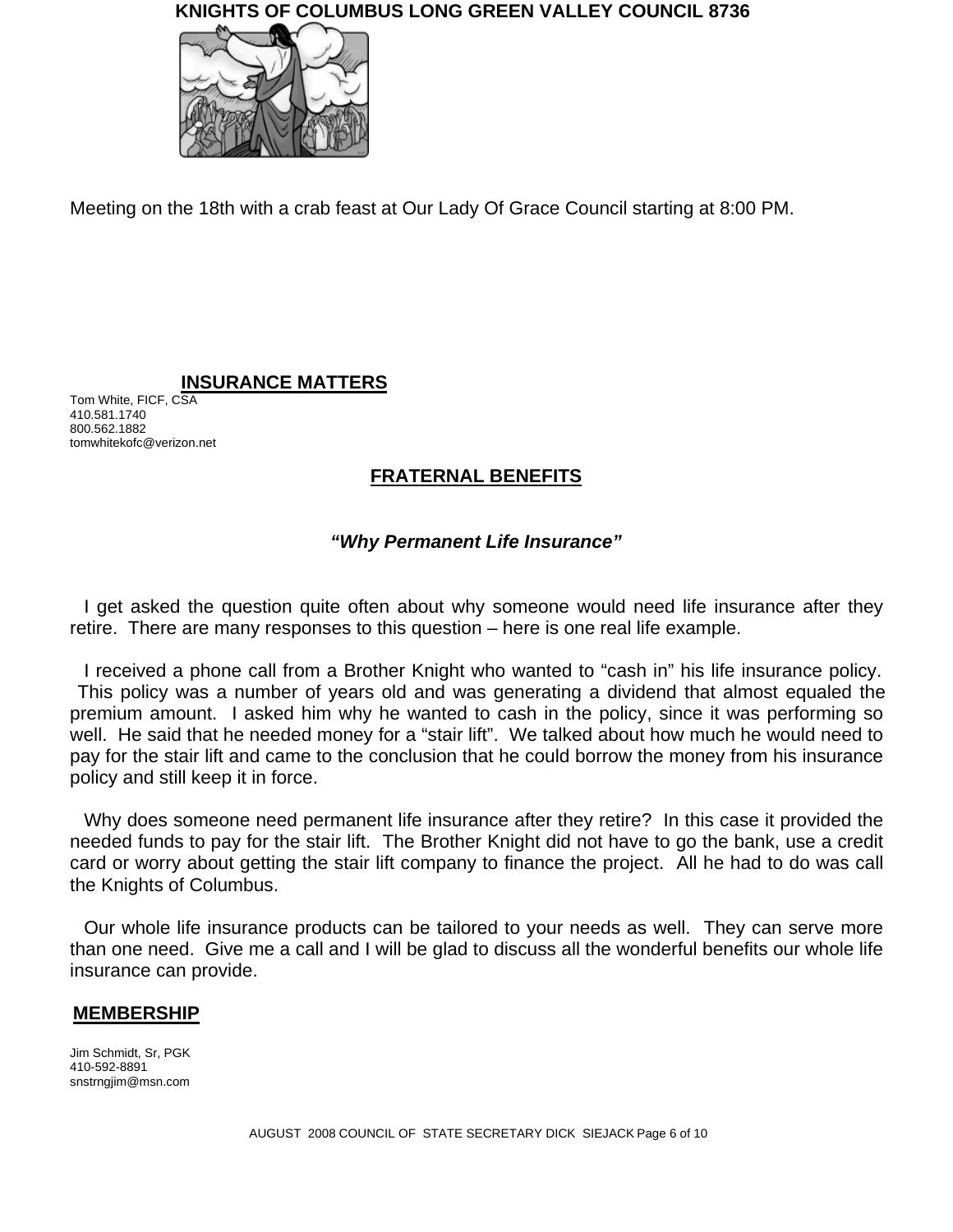

The state web page is still being formulated so I can't tell when or where the next degree ceremonies will be, but these dates don't mean anything if you don't ask someone to join. How many of you are carrying a form #100? If you need one see me or call and I'll get you one.

**CHURCH ACTIVITIES**

Randy Keiser 410-491-6407 mostincorporated@yahoo.com

Being new in this position I am still in the process of developing a program of activities for the coming year with my fellow Knights. All suggestions and ideas are welcome, please feel free to contact me. My cell phone number is 410-491-6407 and my email address is mostincorporated@yahoo.com.

The Knights will meet on the 5th Sunday of the month, August 31, 2008 for 7:30 AM Mass and afterwards we will go to the Sunshine Grill for breakfast. All members are invited to attend.

## **COMMUNITY ACTIVITIES**

Mike Naumann 410-592-4884 mike.n@pioneernetwork.com

Congratulations to Bob Renshaw and committee chairmen; George Landefeld, Jim Billingslea, Tom Zaegel, Carroll McComas, Jim Schmidt Sr, and John Mayni on the success of the Community Activities last fraternal year.

Please join us this year in continuing this outstanding tradition of community involvement. Become involved in just one project. Call me or e-mail (see above). We can use you even if you can spare just an hour or two to help.

## **COUNCIL ACTIVITIES**

Jim Schmidt Jr.

As reported in the "Family Activities" section, the Council picnic will be held on August 24 at Eden Mill Recreation Center. Please bring a dessert with you.

Some members continue to work on the home of a deceased member but it is coming to an end soon. Thanks to all who participate in this incredible undertaking. A final report will be forthcoming.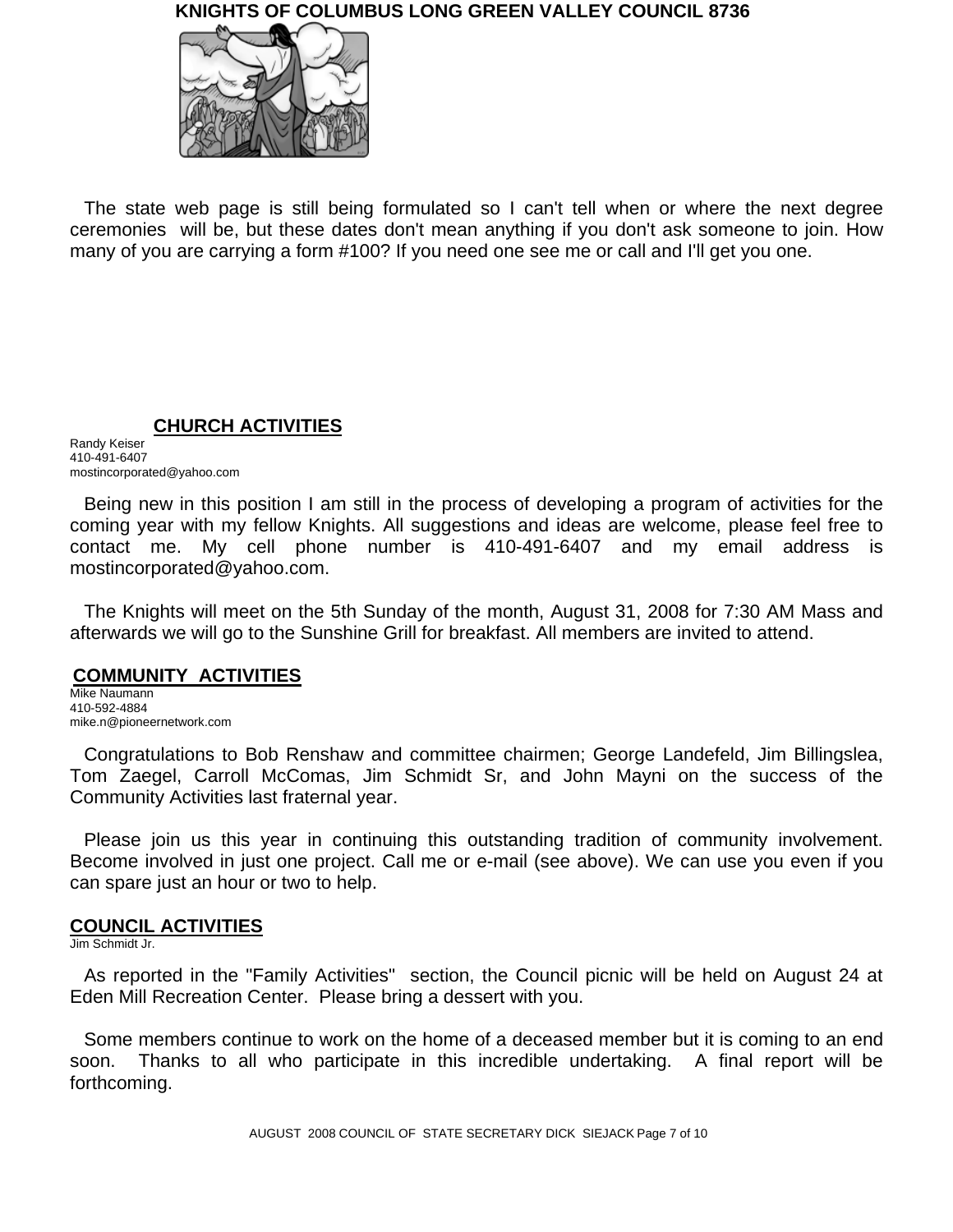

The Council still has some Council shirts (\$25) and hats (\$15) available for purchase.

## **FAMILY ACTIVITIES**

Jim Cross 410-893-1266

The Long Green Valley Council Family Picnic will be held at Eden Mill Recreation Center in Pylesville on Sunday, August 24, 2008 from Noon to 5 PM. As usual Hamburgers, Hot Dogs and Sausages will be cooked on the grill by our worthy chefs headed up by Jim Schmidt Sr. Crabs will also be provided. Head North on Baldwin Mill Road (Rt. 165) about 12 miles North of Rt. 152. Turn left on Fawn Grove Road and go about 9/10 mile to the park. If you are still on Rt. 165 and get to a round about with a flashing yellow light you passed Fawn Grove Road two miles earlier. There are hiking trails and a Nature Center in the Mill. We went there last year and had a good time. Bring your own salads and desserts to accompany the meat and crabs. Fixings and rolls will be provided.

## **PRO-LIFE ACTIVITIES**

Jim Cross 410-893-1266

Last January's Letter signing campaign may appear to have been a failure if only measured against the goal of getting specific legislation passed last session in the Maryland State Legislature. However the effort gave credence to the joint effort by Nancy Paltell of the Maryland Catholic Conference of Bishops and Maryland Right to Life. These two forces realized that the Crisis Pregnancy Centers in the State needed the lobbying expertise necessary to defend themselves against the Pro-Abortion Counterattack against the original effort to get funding for the CPC's. The bar has been raised. Pro-Life efforts must be waged on many fronts. The Letter signing effort will be expanded this year. The specific goal is still being formulated. But there will be an attempt to increase the number of parishes involved and letters signed.

Pray for success in Pro-Life issues whether they be small or a Saul/St. Paul type conversion of some elected officials. All is possible with God.

Vivat Jesus.

## **LECTURER'S REPORT**

Joe Wenderoth 410-592-9718 Home 410-682-1366 Work JOEW03@HUGHES.NET

At this writing we hoped to have a speaker representing Living Legacy organ transplant program speak at the July 22<sup>nd</sup> Social Meeting Lecturer program. If the speaker is not available we will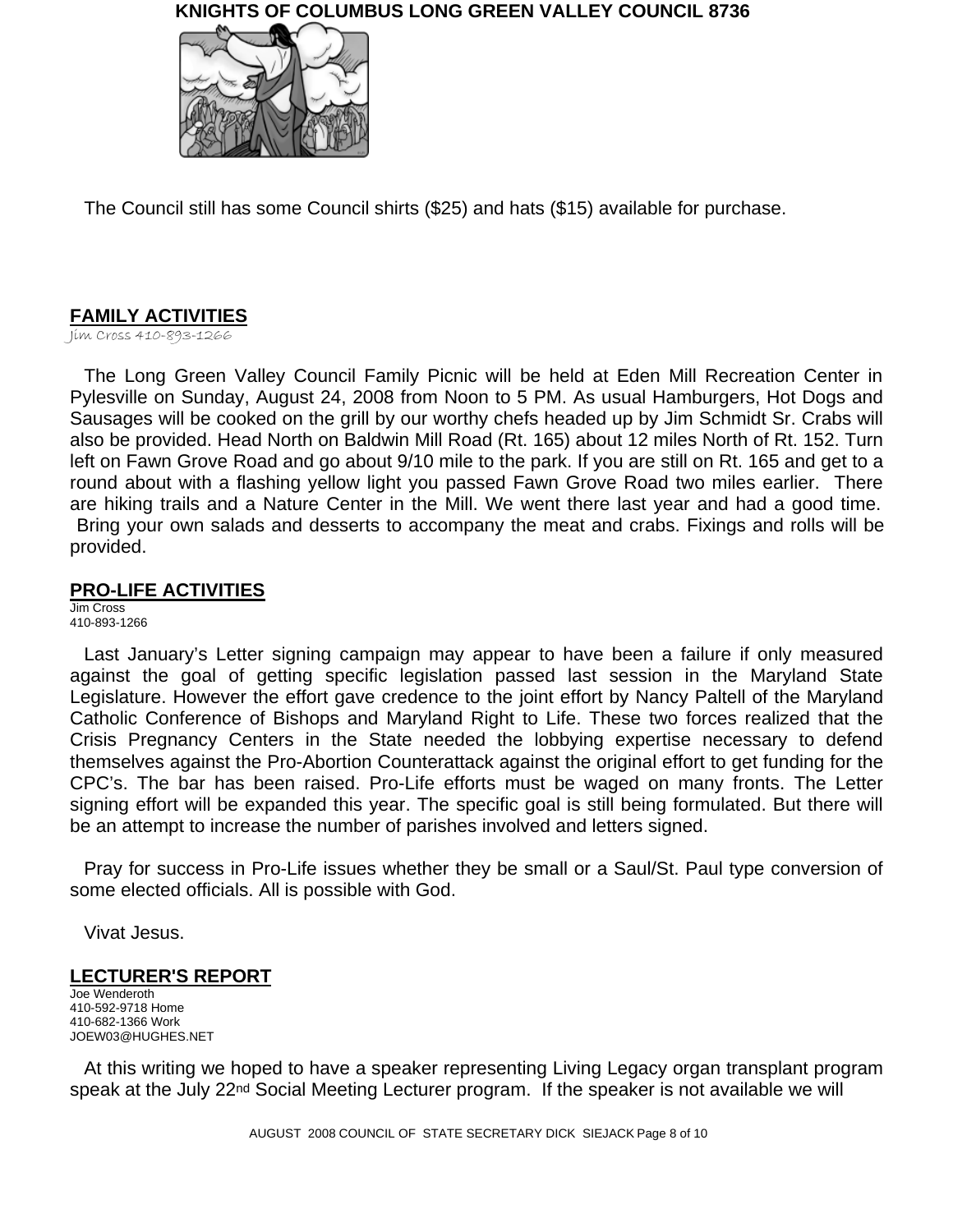

present the program at a later date. A new slate of officers is in place, though not yet formally installed. I am privileged to continue as your Lecturer and was pleased that the Lecturer program submitted at the State Convention was chosen second place among all submitting councils, large and small! Your support and opinions are key ingredients for making Lecturer Programs appropriate, interesting and of value to the council.

Also, from a previous lecturer program, here is the link to the Camp GLOW pages on the Archdiocesan website - http://www.archbalt.org/evangelization-catechesis/special/camp-glow.cfm We visited the second Camp Glow session this year on Thursday evening July 24th to watch the talent show. The camp is at Msgr. O'Dwyer Retreat House in Sparks, MD. I hope all attendees enjoyed the visit.

Lecturer Puzzle Contest: Submit an entry for a chance at the \$1,000 prize (if you get the lucky scratch off ticket). Everyone could use a little help when gas is \$4 per gallon! Try your hand at the Puzzle "Sporting Chance". You can e-mail or snail mail answers to the Lecturer. The Knight's Ladies continue to be invited to compete. Best score wins. Ties resolved by random drawing. Congratulations to Co-winners Grace Mayni, and George Landefeld for June's contest "Body Parts" puzzle with **foot/feet and tooth teeth.** Entries were selected from the pile of submitted, correct answers.

## **June Puzzle: Sporting Chance**

## **Name a certain sport. Take the first three letters in its name and reverse them, and you'll get an article of equipment used in the sport. What sport is it?**

Good luck. Send responses by e-mail or snail mail PO Box 9779, Baldwin 21013.

Please follow the LGVC web site www.kofc8736.org for electronic copies of the newsletters which include the much anticipated Lecturer's puzzle contest. In the near future you will find all the puzzles AND past puzzle answers! I know you can't wait.

## **BASEBALL GAMES**

Bob Dee, Chairman

 $\overline{a}$ 

We have missed working two games this year. At this time I do not know how this will affect our donations for charity. There are **three** more games to work and your help is still needed to help our Council earn the money to support our various charities.

The three games left to work are:

Friday, Aug. 8th @ 7:05 PM Rangers Friday, Aug. 22 @ 7:05 PM Yankees Friday, Sept. 12 @ 7:05 PM Twins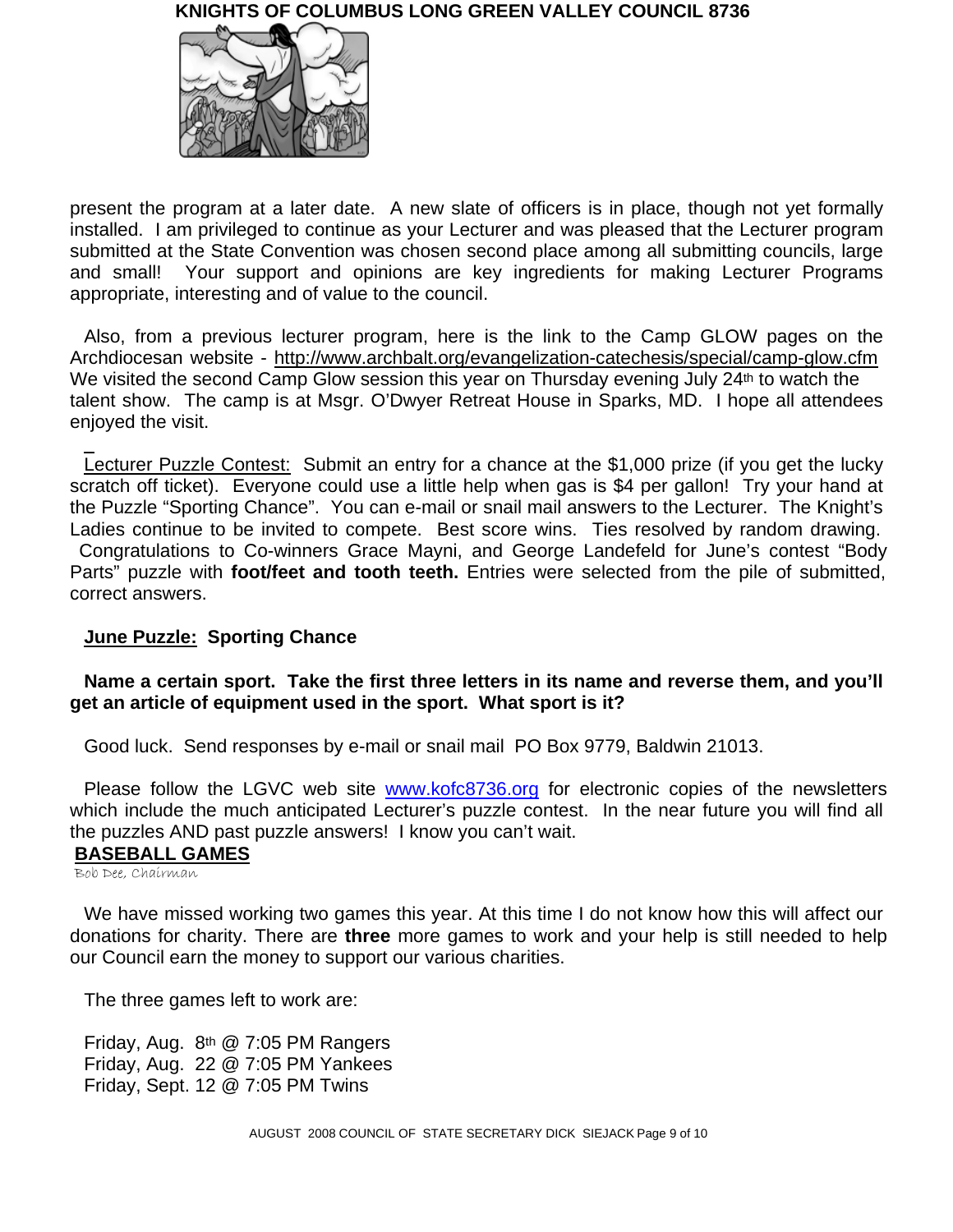

If you can work any of the games, please call Bob Dee at 410 592 5762, or e mail at: cavaliers2@att.net

## **AUGUST BIRTHDAYS:**

| Craig Dozier               | $\overline{2}$ |
|----------------------------|----------------|
| Bill Ensor                 | $\overline{2}$ |
| Jack Jancuk                | 5              |
| <b>Bill Glennon</b>        | 9              |
| <b>Bob Cyphers</b>         | 13             |
| Jim Cross, PGK             | 14             |
| <b>Bob McGraw</b>          | 15             |
| Jim Schmidt, Sr., PGK      | 15             |
| <b>Paul Schmidt</b>        | 18             |
| Don McCaig                 | 19             |
| <b>Dick Spinner</b>        | 20             |
| <b>Russ Smick</b>          | 21             |
| Bob Dee, GK                | 23             |
| Mike Rusk                  | 23             |
| Mike Curran                | 26             |
| Larry Daniels              | 27             |
| Dick Weger                 | 27             |
| Tom Weber                  | 28             |
| <b>CHANCELLOR'S REPORT</b> |                |
|                            |                |

Bob McGraw Work 410-887-1828 Cell 443-299-7732 E-mail rsmcgraw@verizon.net

#### **Feel free to contact me if you know of any brother or family member that is need of prayers.**

Please continue to pray for the following:

#### **Brothers:**

Fr. Jack Collopy Alan Woodman Dick Spinner Vince Wheeler John Robinson Norm Bronzert Charles Crogan George Fitzpatrick William Seibert Matthew Maguire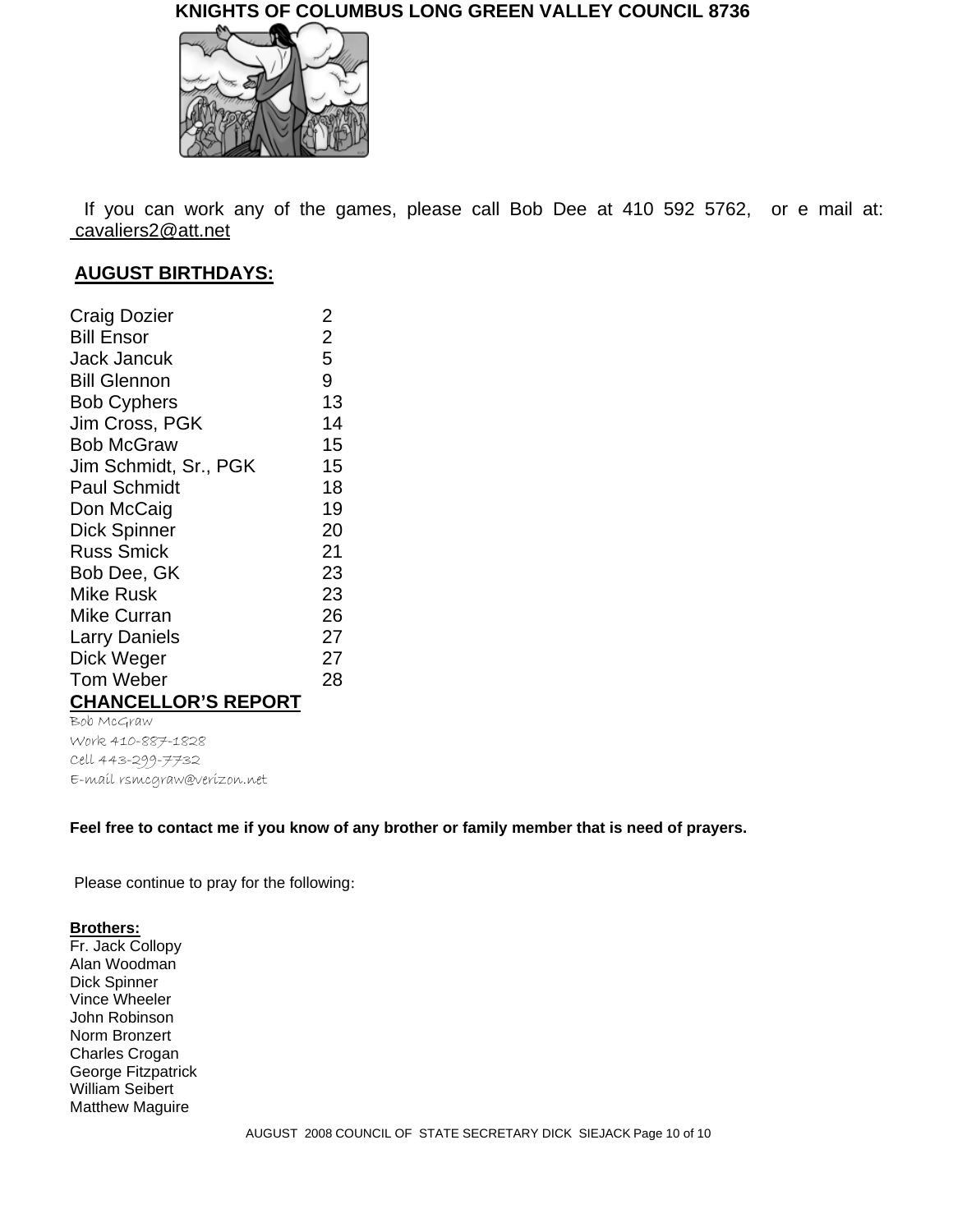

Francis Huebler Ross Galeano Tim Calvert Pop Stritzinger Mike Talipan

#### **Relations:**

Kevin Landefeld, Son of Brother George Landefeld Kim Schlee, Daughter of Brother John Schlee Norma Ventura, Wife of Brother John Ventura Leonard Scheno, Brother of Jim Scheno Ann Hughes, Mother in Law of Brother Joe Wenderoth Faith Rowland, Granddaughter of Brother Bill Loeffer Mary Renshaw, Wife of Brother Bob Renshaw Michelle Kanotz Birdsall, Daughter of Brother Bill Kanotz Marilyn Carr, Wife of Brother Ronald Carr, Sr. Vincent Crogan, Brother-in-law of Brother George Landefeld Phyllis Rowan, Mother of Brother Thomas Rowan Stan Gibson, Brother Of Brother Sam Gibson Marc Polk, Nephew of Brother Larry Polk.

## **DATES TO REMEMBER**

| <b>DATE DAY</b> |                    | <b>TIME</b> | <b>ACTIVITY</b>                      | <b>LOCATION</b>                    |
|-----------------|--------------------|-------------|--------------------------------------|------------------------------------|
| <b>AUGUST</b>   |                    |             |                                      |                                    |
| 07              | Thurs.             | 7:00 PM     | <b>Officers Meeting</b>              | <b>Council Home</b>                |
| 08              | Fri.               | 7:05 PM     | <b>Baseball Game-Rangers</b>         | <b>Camden Yards</b>                |
| 10              | Sun.               | 11:15 AM    | <b>Installation of Officers Mass</b> | St. Johns, Hydes                   |
| 10              | Sun.               | 1:00 PM     | <b>Installation Ceremony</b>         | St. Johns Hydes                    |
| 12              | Tues.              | 8:00 PM     | <b>Business Meeting</b>              | <b>Council Home</b>                |
| 17              | Sun.               | 3:00 PM     | <b>BCGK Installation</b>             | St. Johns, Hydes                   |
| 15              | No meeting in Aug. |             | <b>ABJC Meeting</b>                  |                                    |
| 22              | Fri.               | 7:05 PM     | <b>Baseball Game-Yankees</b>         | <b>Camden Yards</b>                |
| 24              | Sun.               | 12/5 PM     | <b>Family Picnic</b>                 | <b>Eden Mill Recreation Center</b> |
| 26              | Tues.              | 8:00 PM     | Social Meeting                       | <b>Council Home</b>                |
|                 |                    |             |                                      |                                    |

AUGUST 2008 COUNCIL OF STATE SECRETARY DICK SIEJACK Page 11 of 10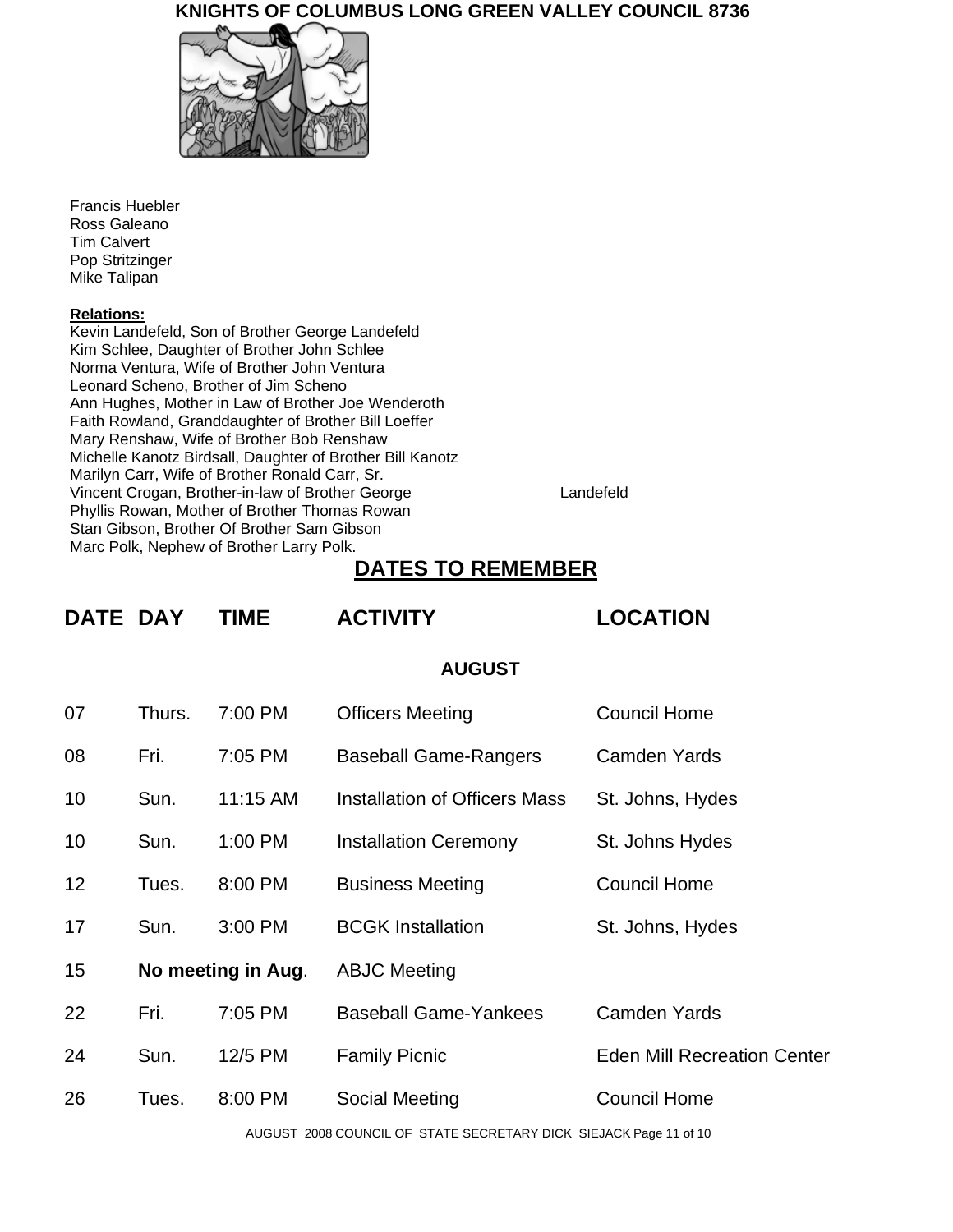

| 31 | Sun.   | 7:30 PM   | <b>Fifth Sunday Mass</b>        | St. Johns/Sunshine Grill  |
|----|--------|-----------|---------------------------------|---------------------------|
|    |        |           | <b>SEPTEMBER</b>                |                           |
| 02 | Tues.  | 6:30 PM   | Knights ladies                  | Council Home              |
| 04 | Thurs. | 7:00 PM   | <b>Council Officers Meeting</b> | <b>Council Home</b>       |
| 09 | Tues.  | 8:00 PM   | <b>Business Meeting</b>         | <b>Council Home</b>       |
| 11 | Thurs. | 8:00 PM   | <b>BCGK</b> meeting             | <b>Bel Air Council</b>    |
| 12 | Fri.   | $7:05$ PM | Baseball game-Twins             | <b>Camden Yards</b>       |
| 18 | Thurs. | 8:00 PM   | <b>ABJC Meeting</b>             | Our Lady Of Grace Council |
| 23 | Tues.  | 8:00 PM   | Social Meeting                  | <b>Council Home</b>       |

## **KNIGHTS OF COLUMBUS**

Long Green Valley Council No. 8736 c/o Michael Sallese 2701Chestnut Hill Road Forest Hill, MD 21050 Knights Ladies,

Welcome back dinner/meeting will be held Tuesday, September 2nd at 6:30 PM.

We welcome all ladies to join us - see what we're about and have some fun! If you can attend,

## please RSVP to

Carol Messenger (carolgene60@yahoo.com), 410-879-0669 or

JoAnn Reed (johnandjo20@hotmail.com), 410-893-3091.

Hope to see you! Carol Messenger & JoAnn Reed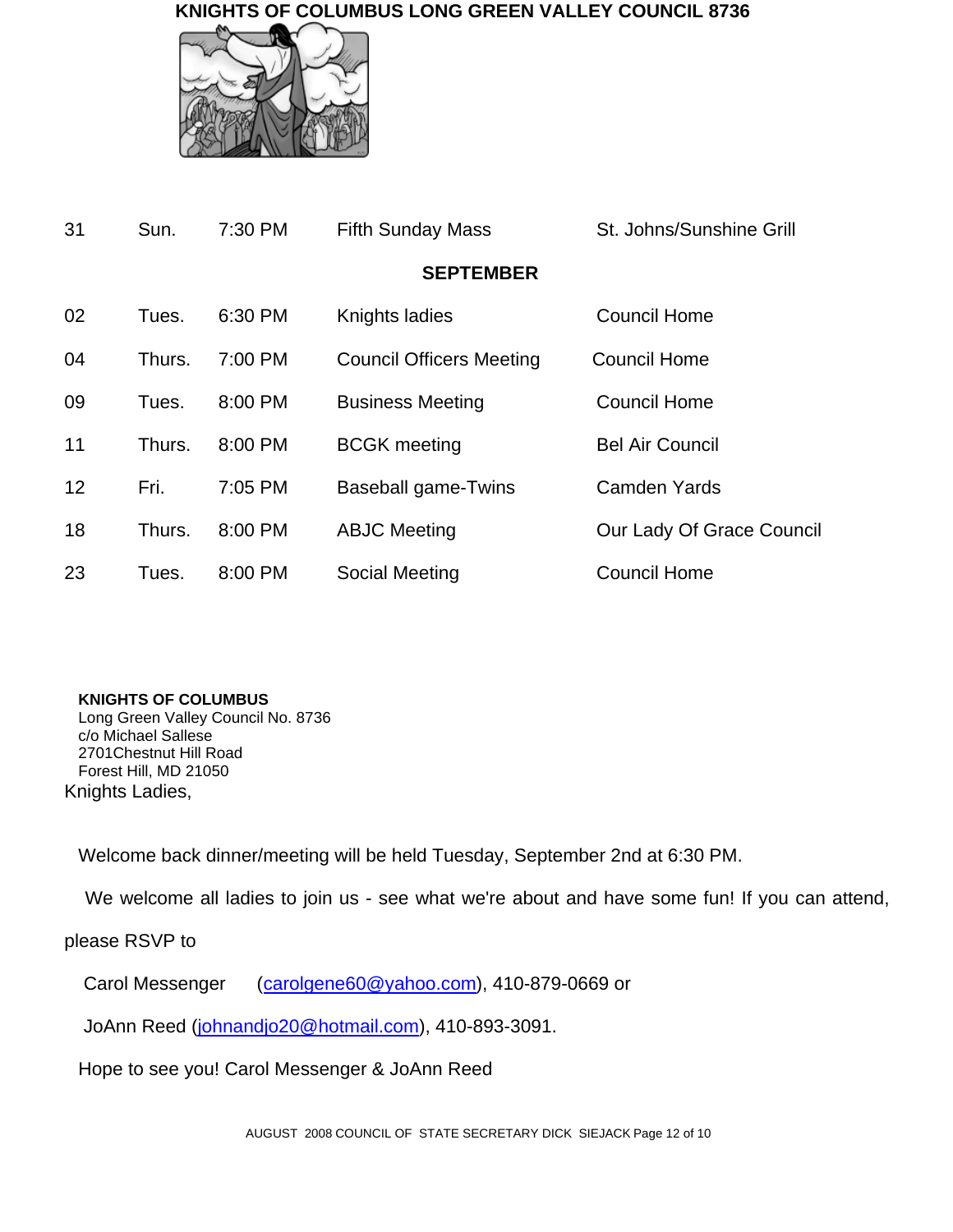



KNIGHTS OF COLUMBUS LONG GREEN VALLEY COUNCIL 8736 **WWW.KOFC8736.ORG**

**INDEX**

| <b>Grand Knights Report</b>               | 1              |  |  |  |
|-------------------------------------------|----------------|--|--|--|
| Chaplain's Corner                         | 2              |  |  |  |
| <b>Supreme News</b>                       | 2              |  |  |  |
| <b>State Council News</b>                 | 3              |  |  |  |
| District Deputy's Report                  | 4              |  |  |  |
| <b>BC</b> of GK                           | 4              |  |  |  |
| <b>Fourth Degree News</b>                 | 5              |  |  |  |
| Insurance Matters                         | 5 Membership 5 |  |  |  |
| <b>Surge with Service News</b>            |                |  |  |  |
| Church, Community, Council, Family, Youth | 5-6            |  |  |  |
| <b>Pro-Life Activities</b>                | 6              |  |  |  |
| Chancellor's                              | 7              |  |  |  |
| Lecturer's Report                         | 8              |  |  |  |
|                                           |                |  |  |  |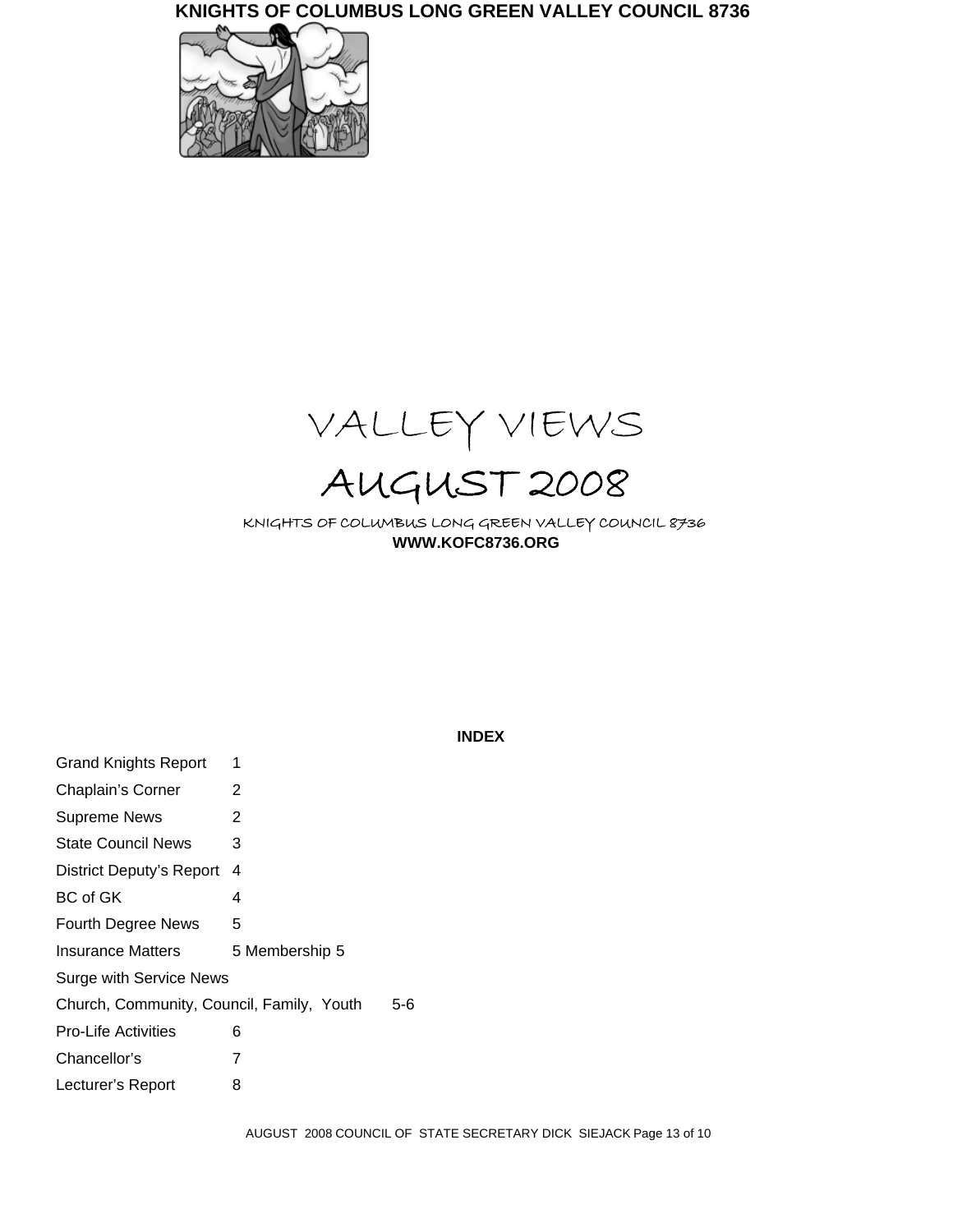

| Baseball Games    | 8  |
|-------------------|----|
| Dates to Remember | 9  |
| Knights' Ladies   | 10 |

#### **KNIGHTS OF COLUMBUS**

Long Green Valley Council No. 8736 Hydes, Maryland 21082 Established June 25, 1984 **Staff** Ted Burns Bill Davison Jane Zaegel Larry & Millie Flynn

**Volume 25, No. 2**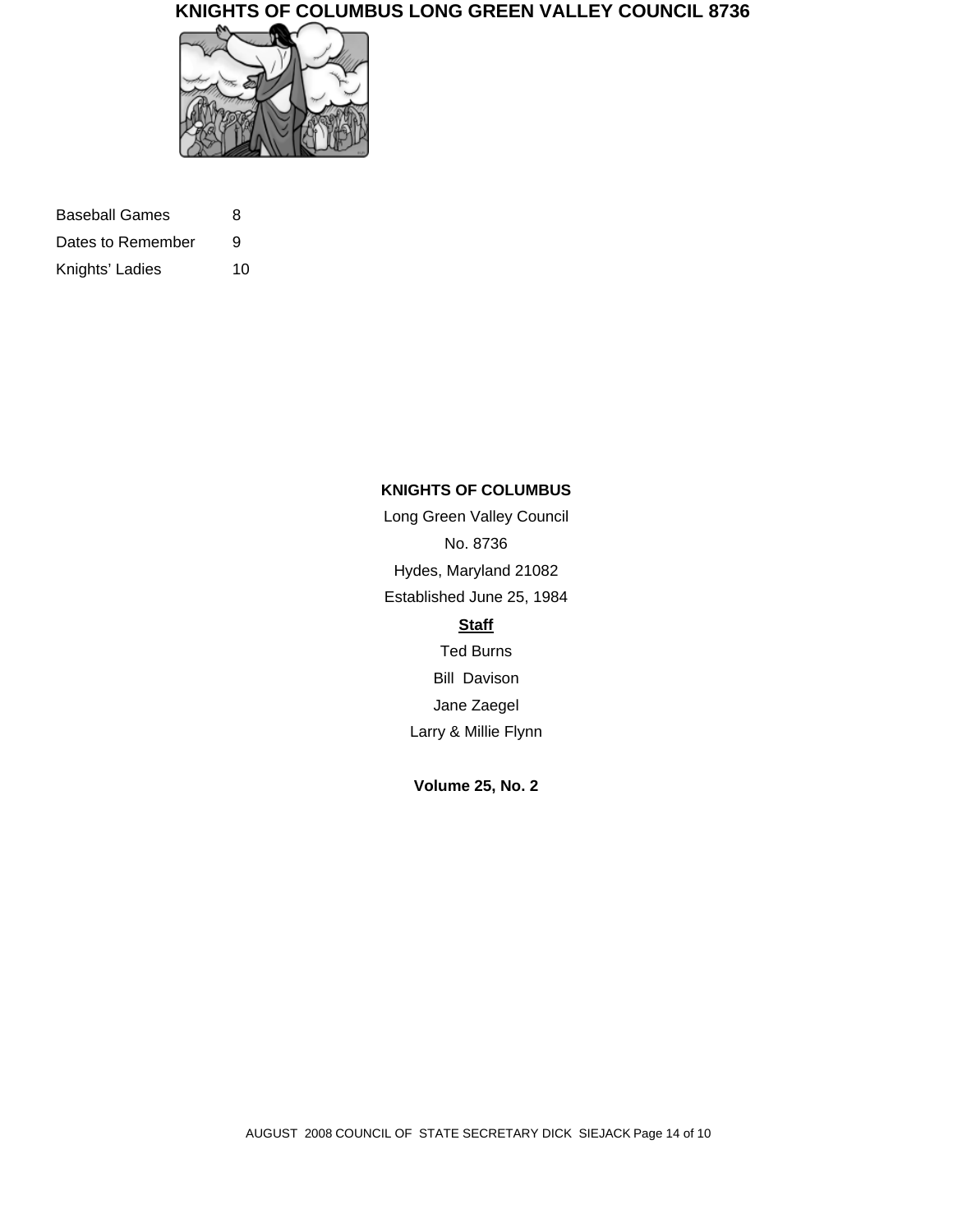



AUGUST 2008 COUNCIL OF STATE SECRETARY DICK SIEJACK Page 15 of 10